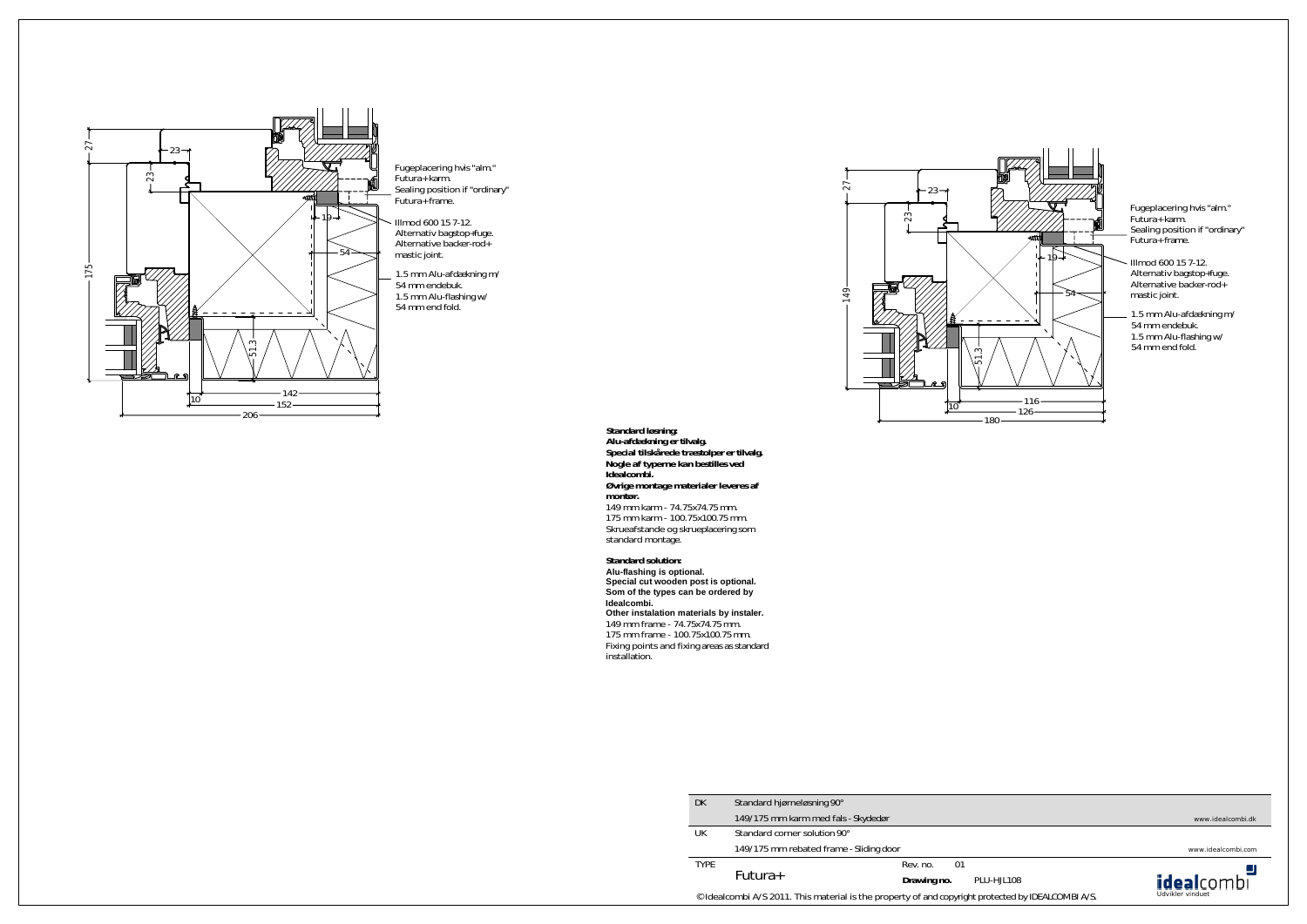**Standard løsning: Alu-afdækning er tilvalg. Special tilskårede træstolper er tilvalg. Nogle af typerne kan bestilles ved Idealcombi. Øvrige montage materialer leveres af montør.** 149 mm karm - 96x96 mm. 175 mm karm - 122x122 mm. Skrueafstande og skrueplacering som standard montage.

**Standard solution: Alu-flashing is optional. Special cut wooden post is optional. Som of the types can be ordered by Idealcombi. Other instalation materials by instaler.** 149 mm frame - 96x96 mm. 175 mm frame - 122x122 mm. Fixing points and fixing areas as standard installation.



Alternativ bagstop+fuge. Alternative backer-rod+



1.5 mm Alu-afdækning m/ 1.5 mm Alu-flashing w/

Fugeplacering hvis "alm." Futura+ karm. Sealing position if "ordinary" Futura+ frame.

> Illmod 600 15 7-12. Alternativ bagstop+fuge. Alternative backer-rod+ mastic joint.

1.5 mm Alu-afdækning m/ 54 mm endebuk. 1.5 mm Alu-flashing w/ 54 mm end fold.

Fugeplacering hvis "alm." Futura+ karm. Sealing position if "ordinary" Futura+ frame.

www.idealcombi.dk

www.idealcombi.com



| <b>DK</b>                                                                         | Standard hjørneløsning 90°      |             |    |            |  |  |
|-----------------------------------------------------------------------------------|---------------------------------|-------------|----|------------|--|--|
|                                                                                   | 149/175 mm karm - Skydedør      |             |    |            |  |  |
| UK                                                                                | Standard corner solution 90°    |             |    |            |  |  |
|                                                                                   | 149/175 mm frame - Sliding door |             |    |            |  |  |
| <b>TYPE</b>                                                                       | Futura+                         | Rev. no.    | 01 |            |  |  |
|                                                                                   |                                 | Drawing no. |    | PLU-HJL109 |  |  |
| © Idealcombi A/S 2011. This material is the property of and copyright protected b |                                 |             |    |            |  |  |